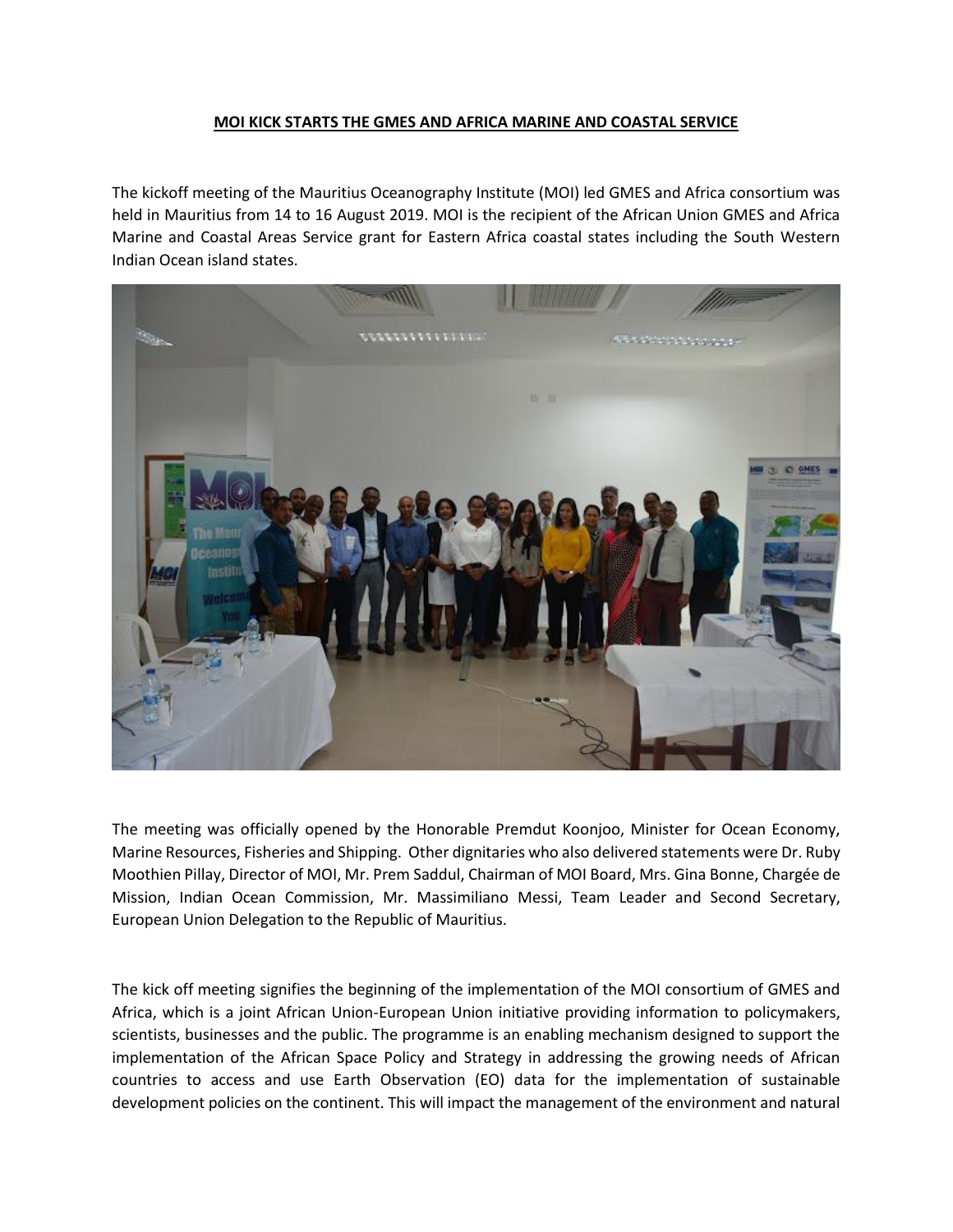resources, as well as the monitoring of humanitarian operations through the integration and deployment of African requirements and needs in Copernicus Services.

The participating countries are dependent on their Marine and Coastal resources for their social, economic and ecological value. Fisheries management, better understanding of marine and coastal ecosystems, monitoring and control of illegal fishing, climate change impact monitoring and forecasting of extreme weather events are some of the main regional issues that the project will address.

MOI is committed to deliver Earth Observation (EO) derived Marine and Coastal Services in partnership with the Tanzania Fisheries and Research Institute, Kenya Marine Fisheries Research Institute, Institut Halieutique et des Sciences Marines of Madagascar, Seychelles Meteorological Authority, and the Western Indian Ocean Marine Science Association. .

The GMES and Africa Marine and Coastal Management for East Africa uses both EO and in situ data to generate information; conduct analysis and forecasts that will eventually help institutions and decision/policy makers to observe, understand, anticipate and make better use of marine related resources. .

The consortium's eventual objectives include providing fishers with early warning information on the state of the ocean to protect lives at sea, as well as making data available to the scientific community and relevant stakeholders for decision making such as in cases of coral bleaching, harmful Algal Bloom and storm surges, amongst others. It seeks to avail periodic potential fishing zone maps and proposed areas for surveillance patrols and warning bulletins for Harmful Algal Blooms as well as providing vulnerability assessment of the coastlines of selected regions through production of shoreline change maps.